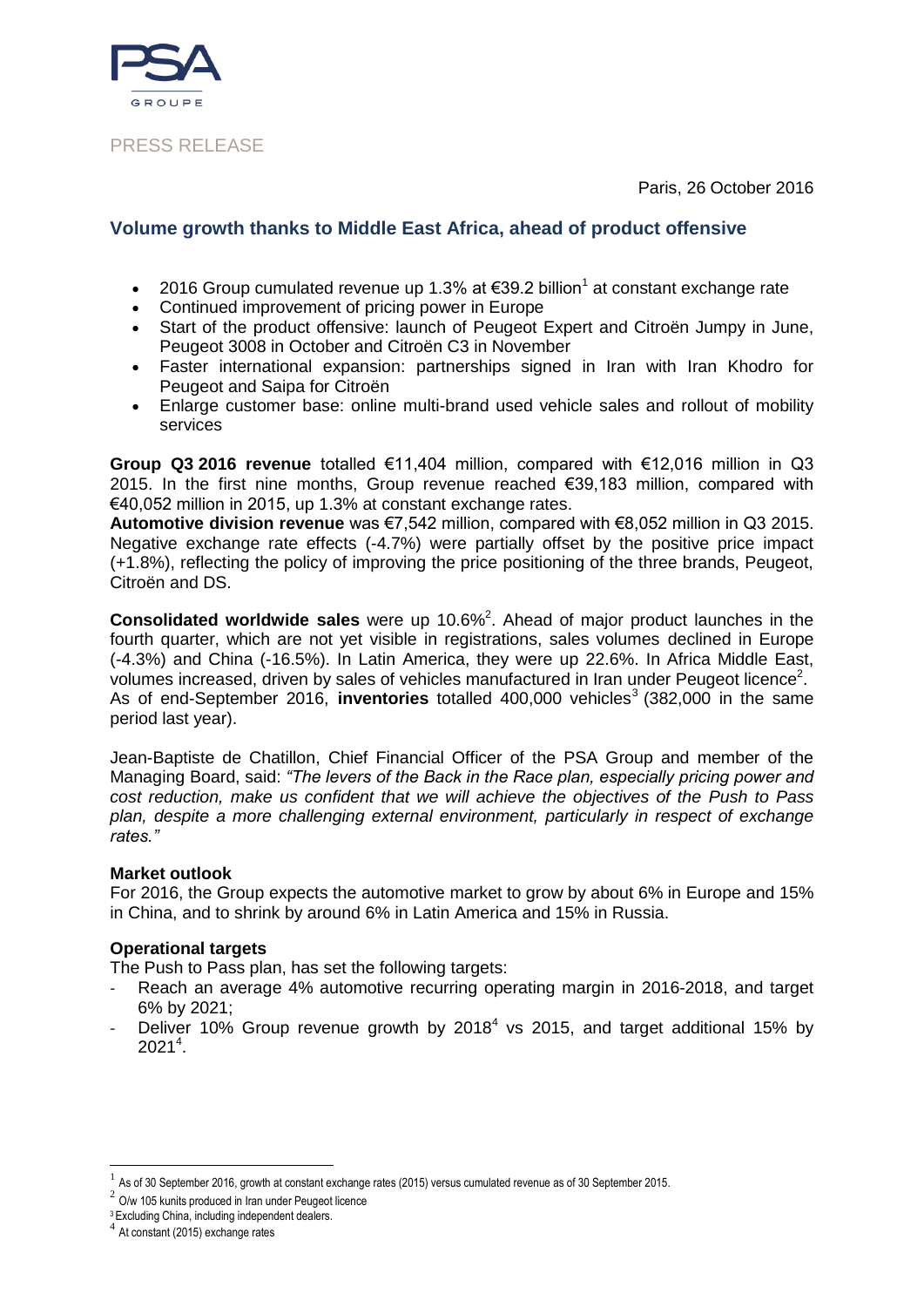

### Financial Calendar – 23 February 2017: 2016 Annual Results

#### **Contact media : 01 40 66 42 00**

#### *About PSA Group*

*With sales and revenue of €54 billion in 2015, the PSA Group designs unique automotive experiences and* delivers mobility solutions that provide freedom and enjoyment to customers around the world. The Group *leverages the models from its three brands, Peugeot, Citroën and DS, as well as a wide array of mobility services including the Free2Move brand, to meet the evolving needs and expectations of automobile users. PSA is the European leader in terms of CO2 emissions, with average emissions of 104.4 grams of CO2 per kilometre in 2015, and an early innovator in the field of autonomous and connected cars, with 1.8 million such vehicles worldwide. It is also involved in financing activities through Banque PSA Finance and in automotive equipment via Faurecia. Find out more at groupe-psa.com/en.*

#### **Appendix Revenue YTD September 2016 versus YTD September 2015**

| In million euros                    | 9M 2015* | 9M 2016  | Change |
|-------------------------------------|----------|----------|--------|
| Automotive                          | 27,461   | 26,732   | -729   |
| Faurecia                            | 13,811   | 13,773   | $-38$  |
| Other businesses and eliminations** | (1,220)  | (1, 322) | $-102$ |
| Group revenue                       | 40,052   | 39,183   | $-869$ |

### **Revenue Q3 2016 versus Q3 2015**

| In million euros                    | Q3 2015* | Q3 2016 | Change |
|-------------------------------------|----------|---------|--------|
| Automotive                          | 8,052    | 7,542   | -510   |
| Faurecia                            | 4,323    | 4,241   | $-82$  |
| Other businesses and eliminations** | (359)    | (379)   | $-20$  |
| Group revenue                       | 12,016   | 11,404  | $-612$ |

\* restated according to IFRS5 (Faurecia Exteriors division)

\*\* Including remaining activities of PSA Finance